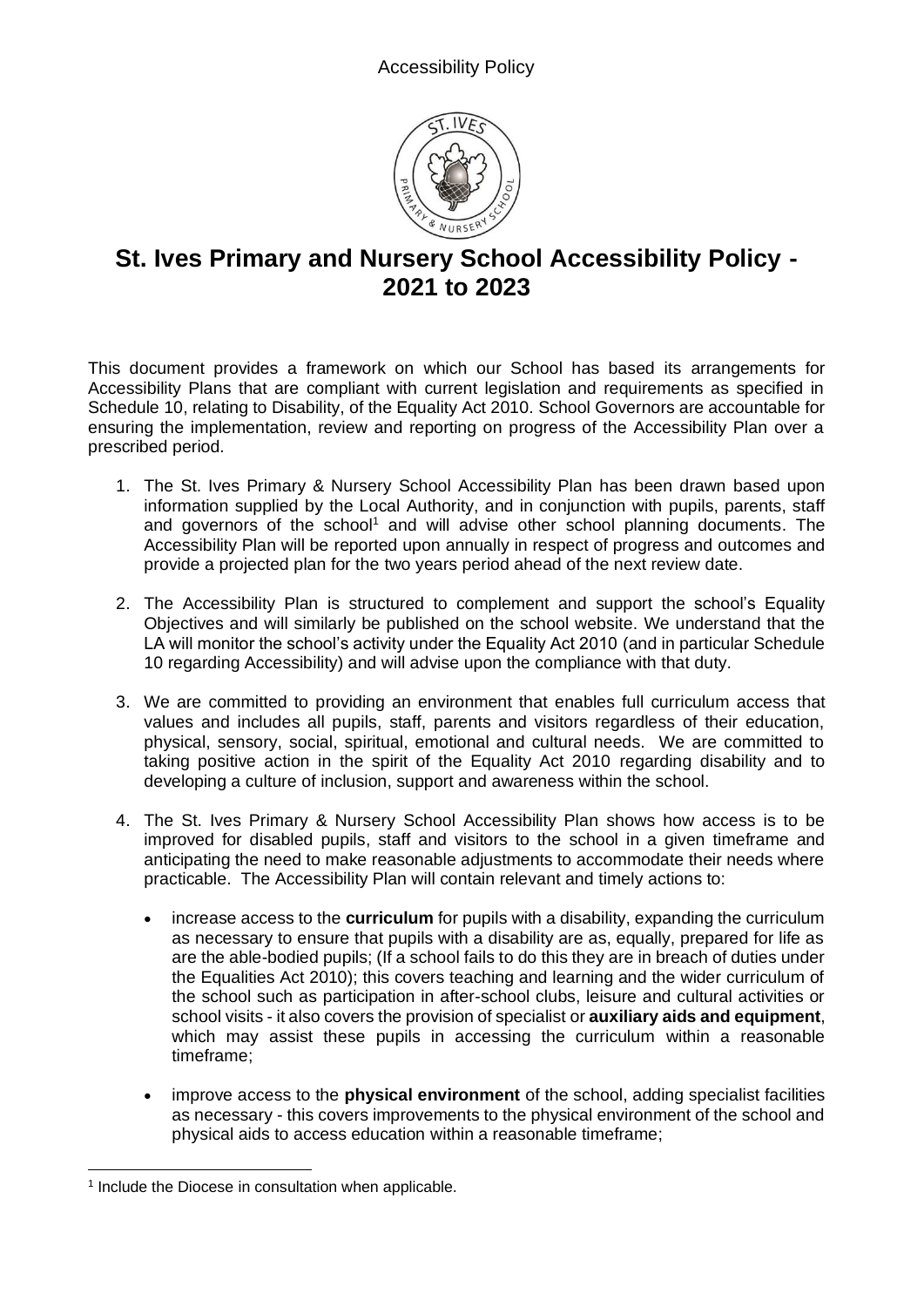- improve the delivery of **written information** to pupils, staff, parents and visitors with disabilities; examples might include handouts, timetables, textbooks and information about the school and school events; the information should be made available in various preferred formats within a reasonable timeframe.
- 5. The Accessibility Plan relates to the key aspects of physical environment, curriculum and written information.
- 6. Whole school training will recognise the need to continue raising awareness for staff and governors on equality issues with reference to the Equality Act 2010.
- 7. The Accessibility Plan should be read in conjunction with the following school policies, strategies and documents:
	- Curriculum Policy
	- Equality Objectives (required from April 2012)
	- Single Equality Policy
	- Staff Development Policy
	- Health & Safety Policy (including off-site safety)
	- Special Educational Needs Policy
	- Behaviour Management Policy
	- School Improvement Plan
	- Asset Management Plan / Suitability Survey
	- School Brochure / Prospectus and Vision Statement
- 8. The Accessibility Plan for physical accessibility relates to the Access Audit of the School, which was originally undertaken by the Local Authority and subsequently updated by the school and remains the responsibility of the governing body. It may not be feasible to undertake all of the works during the life of this Accessibility Plan and therefore some items will roll forward into subsequent plans. An accessibility audit will be completed by the school prior to the end of each period covering this plan in order to inform the development of a new Accessibility Plan for the ongoing period.
- 9. Equality Impact Assessments will be undertaken as and when school policies are reviewed. The terms of reference for all governors' committees will include the need to consider Equality and Diversity issues as required by the Equality Act 2010.
- 10. The School Brochure / Prospectus will refer to this Accessibility Plan.
- 11. The School's complaints procedure covers the Accessibility Plan.
- 12. The Accessibility Plan will be published on the school website.
- 13. The Accessibility Plan will be monitored by a designated member of the Governing Body.
- 14. The school will work in partnership with the Local Authority (*and Diocesan Authority*, *where appropriate*) in developing and implementing this Accessibility Plan and will adopt in principle the "Dorset Accessibility Strategy."
- 15. The Accessibility Plan may be monitored by Ofsted during Inspection processes in relation to Schedule 10 of the Equality Act 2010